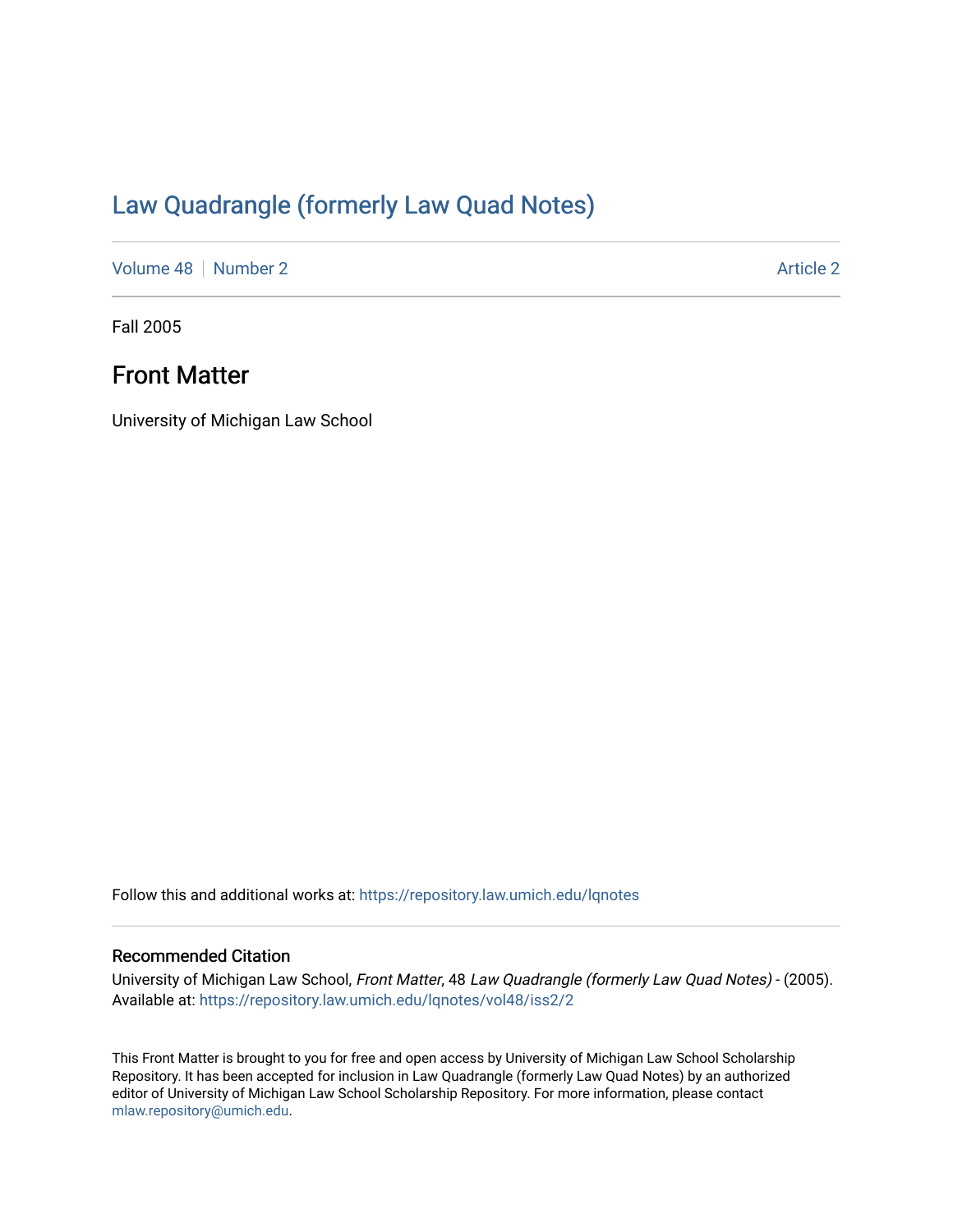



#### 2 A Message from Dean Caminker

**OUADRANGLE NOTES** 

#### **4** A Legacy of Service

• In the **wake** of the storm

#### 10 **the law school**

- Beyond the Podium
- **•** Gross: Correcting the past
- Niehoff: Speaking out
- Barr: We have a duty
- Vining: On grand jury service
- A multi-faceted commitment to public service
- A wealth of opportunities
- Two clinics two new initiatives
- • Help over debt's hurdle

#### <sup>34</sup>**the law students**

- ... for the rest of their lives
- Service Day gift
- Protecting the ballot box

#### <sup>40</sup>**the law graduates**

- Profiles in Public Service
- Awards for Public Service
- Public Service Class Notes
- Class Notes Profile: Chuck Ludlam, '72
- 62 Conclusion: 'If you don't pull up .. .'



- GS BRIEFS
- -·, F\u LT'\ *I* .
- 86 \LUMNI
- $9'$  **ARTICLES**